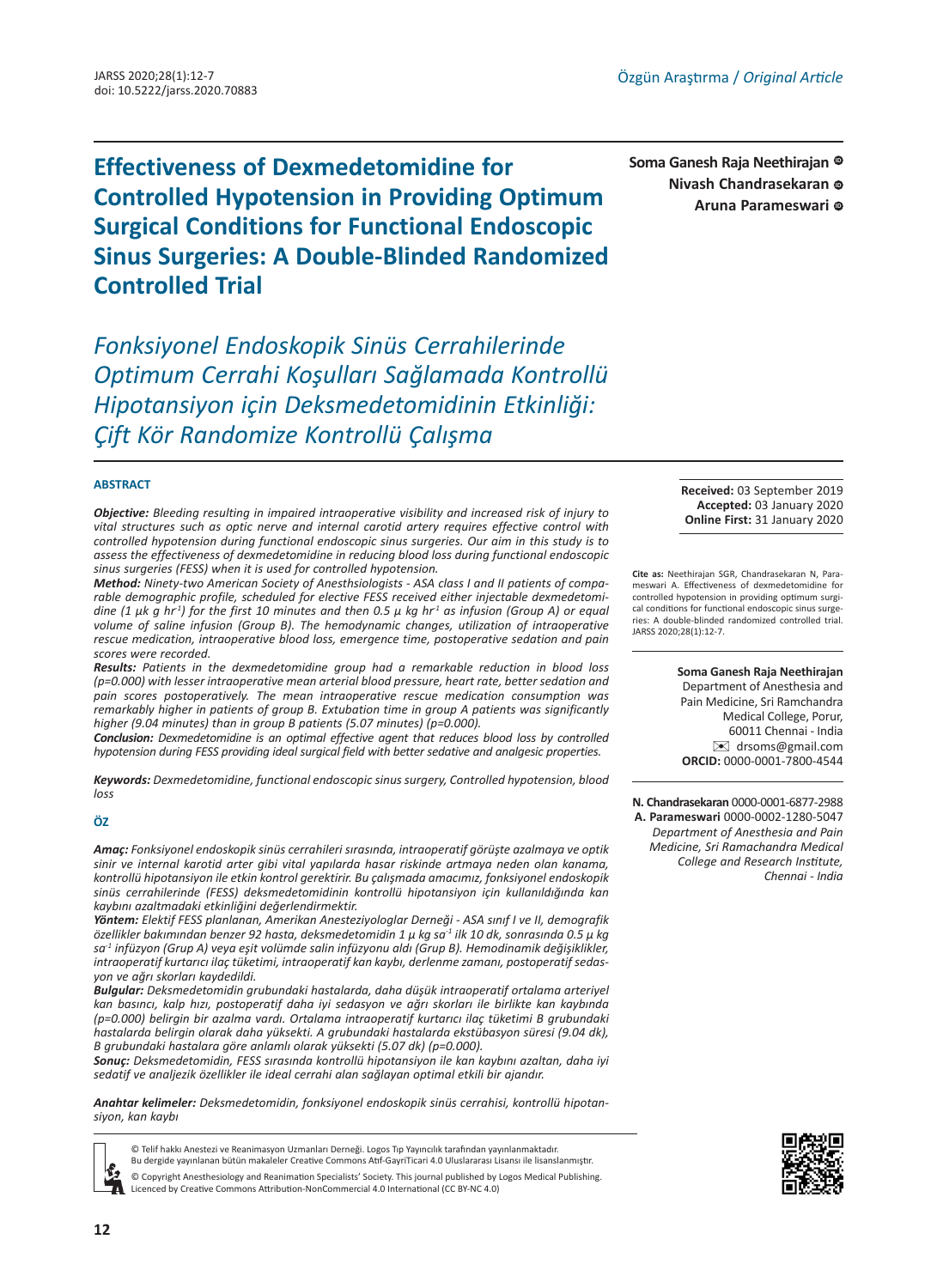SGR. Neethirajan et al. Effectiveness of Dexmedetomidine for Controlled Hypotension in Providing Optimum Surgical Conditions for Functional Endoscopic Sinus Surgeries: A Double-Blinded Randomized Controlled Trial

# **INTRODUCTION**

The commonly performed surgery in otorhinolaryngology namely Functional Endoscopic Sinus Surgery (FESS) necessitates reestablishment of ventilation of sinuses and restoring their function. The rich blood supply of sinuses compromises the surgical field due to bleeding resulting in injury to proximal vital structures such as optic nerve, internal carotid artery etc., the successful outcome of FESS depends on oligemic surgical field and stable hemodynamics which are stipulated by anesthetic techniques such as controlled hypotension (1).

Along with non-pharmacological measures like head elevation, controlled hypotension is utilized to prevent bleeding in FESS. Various inhalational and intravenous anesthtics, sympatholytics, opioids, and vasodilators have been evaluated as for controlled hypotension. Delayed recovery, tachyphylaxis, toxicity (such as cyanide toxicity from nitroprusside), the need for unambiguous hemodynamic monitoring, hyperalgesia (with remifentanil) are some of the complications that necessitate a search for an ideal agent for controlled hypotension<sup>(2)</sup>.

Dexmedetomidine is a highly selective alpha-2 specific agonist with sedative, anesthetic, and analgesicsparing properties that help reduce blood loss and also perioperative anesthetic requirements  $(3)$ . The activated alpha-2 adrenoceptors result in decreased sympathetic tone, via reducing hemodynamic and neuroendocrine responses to surgical nociception. The stable hemodynamics of heart rate and blood pressure during FESS provided by dexmedetomidine creates a controlled hypotensive environment through reducing blood loss and enhancing intraoperative visualisation of the surgical field.

The objective of our study is to assess the effectiveness of dexmedetomidine in decreasing intraoperative blood loss during FESS when used for controlled hypotension.

### **MATERIALS and METHODS**

After Institutional ethics committee approval and written informed consent of American Society of Anesthsiologists class I and II of 92 patients of both genders,aged 18-60 years were obtained for elective FESS, the patients were enrolled in our prospective double-blinded randomized controlled study to be performed in a tertiary care teaching hospital. All patients were assessed by clinical examination, basic laboratory investigations, chest radiography, and electrocardiography. Patients of ASA III and above, with a history of cardiorespiratory disorders, infective etiology, re-do surgeries, bleeding diathesis, patients receiving beta-blockers, sedatives, opioids, and cardiovascular medications were excluded.

Power analysis was done to calculate the sample size. With an alpha error of 5% and a power of 80, the sample size obtained was 92. A computergenerated random number table was used to allow allocation of patients into two equal comparable groups of 46 each. Group A patients received dexmedetomidine 1  $\mu$  kg<sup>-1</sup> as loading dose over 10 minutes, followed by 0.5  $\mu$  kg<sup>-1</sup> hr<sup>-1</sup> infusion. Group B patients received an identical amount of normal saline solution. The entire operating room staff including anesthesiologists, surgeons, nurses, and recovery room nurses were blinded to the study protocol.

On arrival into the operating room, the patients' heart rates, blood pressures, and oxygen saturation levels were monitored using lead II, V5 of the electrocardiogram, noninvasive blood pressure monitor, and pulse oximeter, respectively. Ringer's lactate solution was administered after an intravenous line is secured. All patients were pre-oxygenated with 100% oxygen, and induction of anesthesia was performed with IV. propofol 2 mg kg<sup>-1</sup>, fentanyl 2  $\mu$  kg<sup>-1</sup> and vecuronium  $0.1$  mg kg $^{-1}$ . After induction, the patient's head was elevated to 30° before surgery is started. As per the group assigned, the study drug was started at a dose of  $1 \mu$  kg<sup>-1</sup> for 10 minutes and then continued with 0.5  $\mu$  kg<sup>-1</sup> hr<sup>-1</sup>. Anesthesia was maintained with delivery of oxygen  $(1L \text{ min}^{-1})$ , nitrous oxide (2L min<sup>-1</sup>), and 1 MAC of sevoflurane. The end-tidal CO<sub>2</sub> was maintained between 30-35 mm Hg. In both groups, the infusion of the study drug was stopped 30 minutes before the end of surgery. All patients were extubated at the end of procedure following adequate reversal of neuromuscular blockade with neostigmine (0.05 mg kg-1) and glycopyrrolate  $(0.01 \text{ mg kg}^{-1})$ .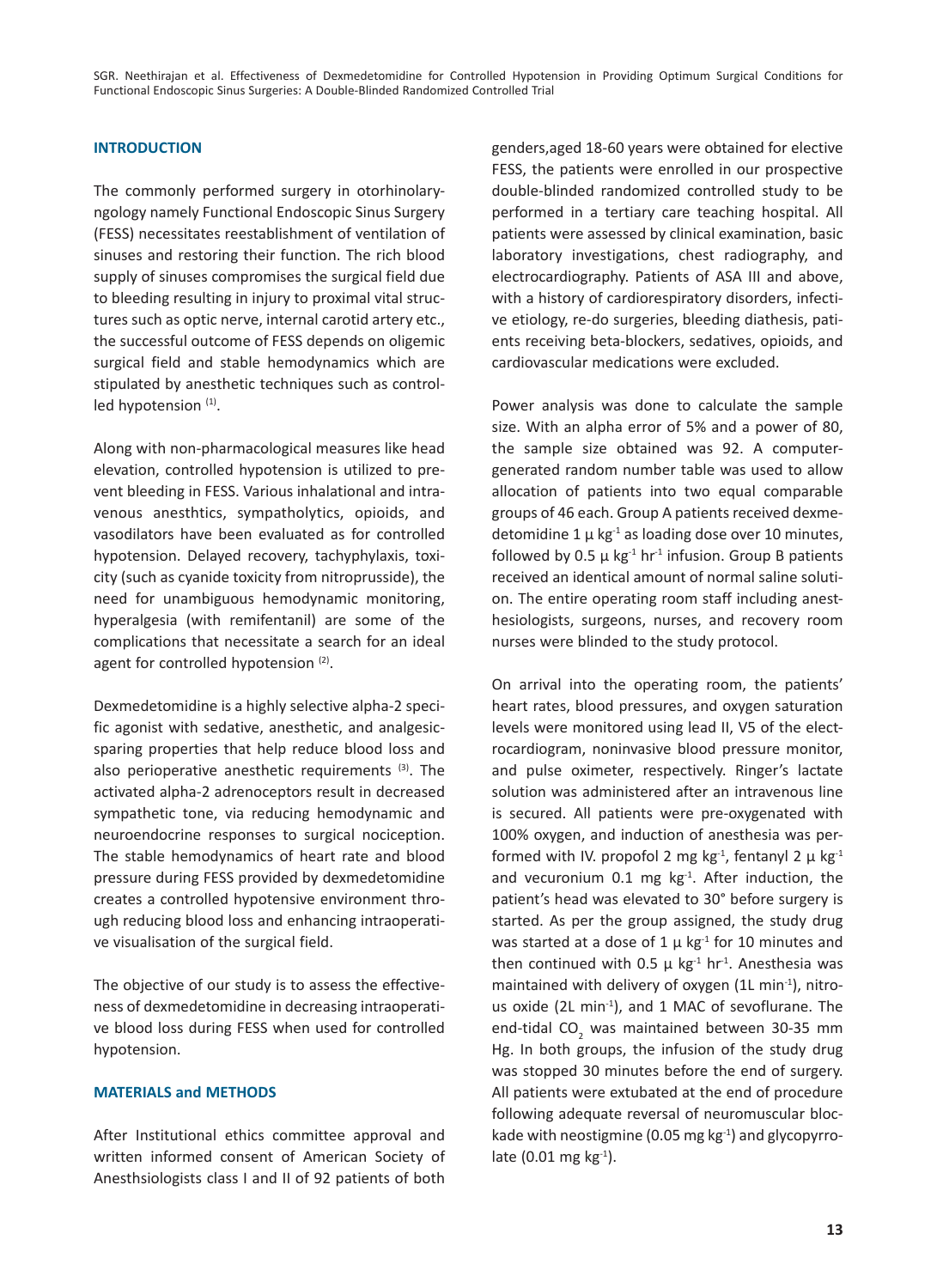The patients were assessed intraoperatively and for 1 hour postoperatively. The physiological measures assessed intraoperatively were baseline heart rate, blood pressure,  $O_2$  saturation, at the start of infusion (during intubation), and every 5 minutes for 15 minutes and then every 15 minutes till the end of surgery. Intraoperative blood loss was calculated by substracting the weights of the soaked gauze, patty, cotton balls from those of dry gauze/patty/cotton balls and measuring the volume of collected blood from suction bottles.

Intraoperatively patients were monitored for adverse effects like bradycardia, and hypotension. Bradycardia was defined as heart rate of <50 bpm and hypotension as mean arterial pressure of <55 mmHg and these conditions were treated with atropine (0.6 mg) and ephedrine (3 mg), respectively. If BP was >30% of baseline, a bolus dose of nitroglycerine (5 µg) was used. Postoperatively heart rate, blood pressure,  $O_2$  saturation, sedation and pain scores were assessed every 15 minutes for 60 minutes in PACU. Sedation was assessed using Ramsay sedation scale.

Pain assessment was done by using Visual Analog Pain Scale. Duration of surgery was noted in both groups. Requirement of rescue medication, time of stopping the infusion and the time to extubation was noted in both groups. The time from the end of surgical procedure to extubation is taken as 'Time to extubation'.

### *Statistical Analysis:*

The data obtained are presented in a table format and expressed as mean ± standard deviation or as numbers. Statistical analysis was done using SPSS software (IBM Corp. Released 2010. IBM SPSS

Statistics for Windows, Version 19.0. Armonk, NY: IBM Corp.). The demographic data for categorical variables were compared using the chi-square test. Statistical significance of time-related variables was determined using student t-test. A p value of less than 0.05 was considered statistically significant.

## **RESULTS**

Our study was successfully completed with 92 adult patients and data of all patients were included for analysis. The effectiveness and safety of intravenous dexmedetomidine for controlled hypotension in reducing blood loss was evaluated in this study.

The demographic data like age, gender, ASA physical status and duration of surgery were comparable between both groups (Table I).

#### **Table I. Demographic characteristics**

| Parameters           | Group A | Group B   |
|----------------------|---------|-----------|
| N                    | 46      | 46        |
| Age (years)          | 35±13.5 | 33.76±9.8 |
| Gender (male/female) | 28/18   | 26/20     |
| ASA Status I/II      | 36/10   | 27/19     |

There was a statistically significant difference between blood loss in Group A (145.22 mL) compared to Group B (233.26 mL) (p<0.001) (Table II, Figure 1). Baseline values of mean heart rate were comparable between both groups, but intraoperatively a statistically significant reduction (p<0.05) in the mean heart rate in Group A patients was observed when compared with those in Group B after 5, 20, 25, 30, 45, 60, 75, 90 minutes of infusion (Figure 2).

**Table II. Comparison of surgery duration, blood loss and time to extubation between Group A and B:** 

|                                                                       |                                         |                                                      | N (% within Groups)                                        |                                                                    |                             |
|-----------------------------------------------------------------------|-----------------------------------------|------------------------------------------------------|------------------------------------------------------------|--------------------------------------------------------------------|-----------------------------|
| <b>Parameters</b>                                                     |                                         | <b>Group A</b>                                       | Group B                                                    | 95% CI of the difference                                           | P - value                   |
| Surgery duration (min)<br>Blood loss (mL)<br>Time to extubation (min) |                                         | 76.63 ± 20.52<br>$145.22 + 42.73$<br>$9.04 \pm 1.80$ | $79.35 \pm 22.92$<br>$223.26 \pm 73.34$<br>$5.07 \pm 1.79$ | $-11.73$ to $+6.29$<br>$-102.91$ to $-53.18$<br>$+3.23$ to $+4.72$ | 0.551<br>< 0.001<br>< 0.001 |
|                                                                       |                                         |                                                      | N (% within Groups)                                        |                                                                    |                             |
| Rescue<br>medication                                                  | Atropine<br>Nitroglycerine<br>Ephedrine | 4(8.7)<br>2(4.3)<br>6(13)                            | 0(0)<br>8(17.4)<br>2(4.3)                                  |                                                                    | 0.058<br>0.064<br>0.090     |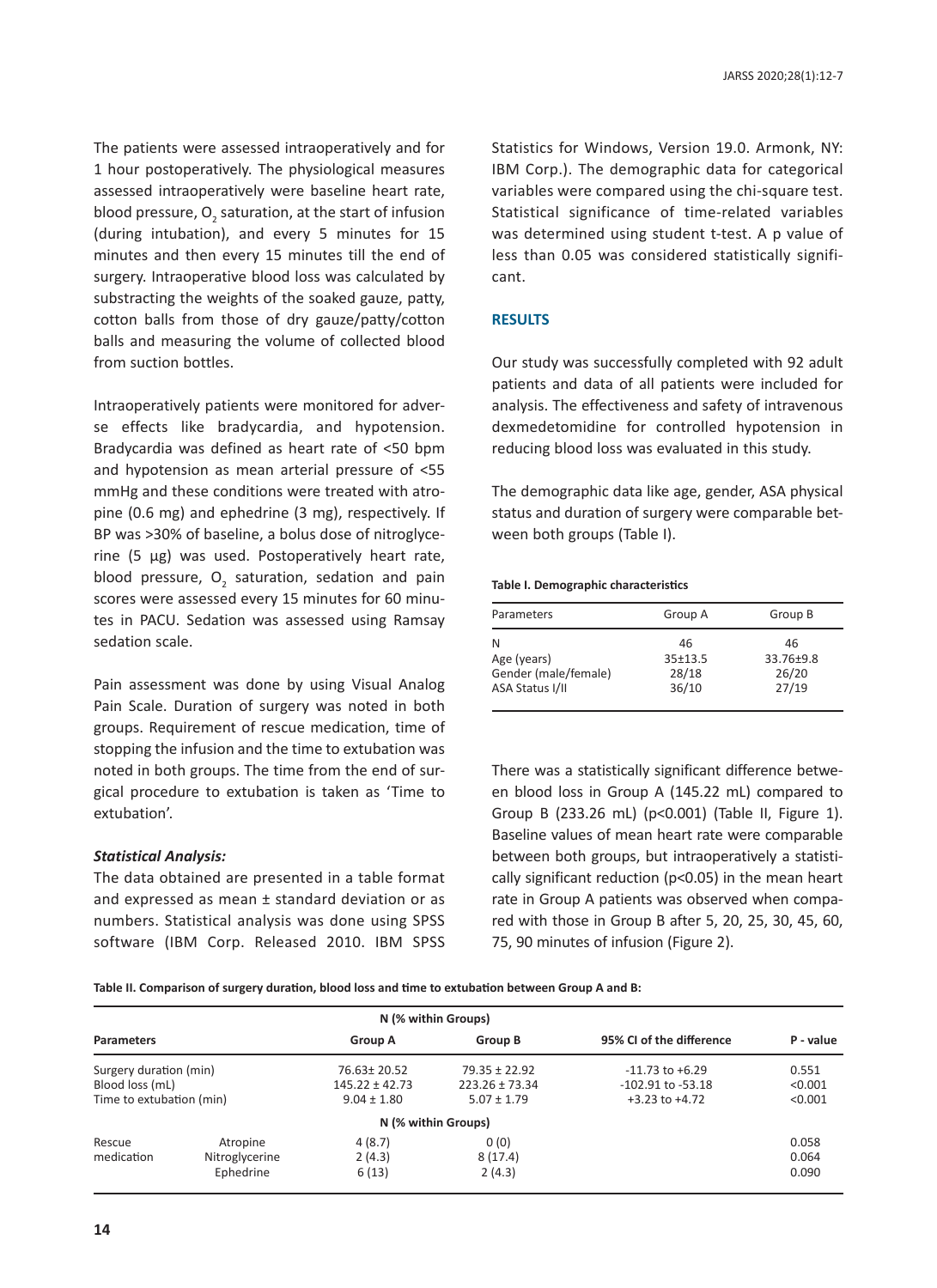SGR. Neethirajan et al. Effectiveness of Dexmedetomidine for Controlled Hypotension in Providing Optimum Surgical Conditions for Functional Endoscopic Sinus Surgeries: A Double-Blinded Randomized Controlled Trial



**Figure 1. Comparison of blood loss (in mL) between Groups A&B.**



**Figure 2. Intraoperative comparison of heart rate (beats per minute) between groups A&B. Figure 4. Comparison of visual analog pain scale between Groups** 

The requirement of rescue medications - atropine and ephedrine were higher in Group A without any statistically significant difference (p=0.123), however, the requirement of nitroglycerin was lesser in Group A than in group B (Table III).

**Table 3. Comparison of sedation scores between Groups A and B:** 

|            |                 | <b>Mean</b> ±Standard deviation |                   |         |
|------------|-----------------|---------------------------------|-------------------|---------|
| Time (min) | <b>Group A</b>  | Group B                         | 95% CI            | P-Value |
| $\Omega$   | $2.78 + 0.59$   | $2.04 \pm 0.63$                 | $0.48$ to $0.99$  | < 0.001 |
| 15         | $2.54 + 0.50$   | $2.09 + 0.41$                   | $0.27$ to $0.65$  | < 0.001 |
| 30         | $2.26 \pm 0.44$ | $2.04 \pm 0.21$                 | $0.07$ to $0.36$  | < 0.001 |
| 45         | $2.09 + 0.29$   | $2.00+0.00$                     | $0.004$ to $0.17$ | 0.04    |

There was no significant difference in mean arterial pressure before and at the start of infusion but was highly significant with lower blood pressure in Group A within 5 minutes of the start of study drug infusion till the end of surgery (Figure 3). Time to extubation was significantly higher in Group A (9.04 minutes) than in Group B  $(5.07 \text{ minutes})$   $(p<0.001)$ . Postoperatively after extubation, heart rate and blood pressure remained at statistically significantly lower levels in Group A (p<0.05). Group A patients were found to have statistically significantly better

sedation scores and lower pain scores in postoperative period compared to Group B patients (p<0.05) (Table III, Figure 4).



**Figure 3. Intraoperative comparison of mean blood pressure (in mmHg) between groups A&B.**



**A and B.**

# **DISCUSSION**

Functional endoscopic sinus surgery aims at restoring sinus ventilation and improving its function. It necessitates controlled hypotension intraoperatively for reduction of blood loss, for better surgical field visualisation and to prevent complications such as trauma to the optic nerve, and internal carotid artery etc. Our aim in this study is to assess the effectiveness of dexmedetomidine in reducing blood loss during FESS when used for controlled hypotension.

Earlier studies demonstrated that opioids, nitroglycerin, inhalational agents, beta-blockers achieved oligemic surgical field at the cost of nausea, vomiting, respiratory depression, pruritis, sinus bradycardia or reflex tachycardia, hypotension and hyperalgesia. Preoperative steroid administrations in nasal polyps provide better visibility because of their anti-inflammatory and anti-edema properties. Topical vasoconstrictors decrease congestion of mucosa and bleeding at the cost of tachycardia and hypertension. Controlled hypotension with various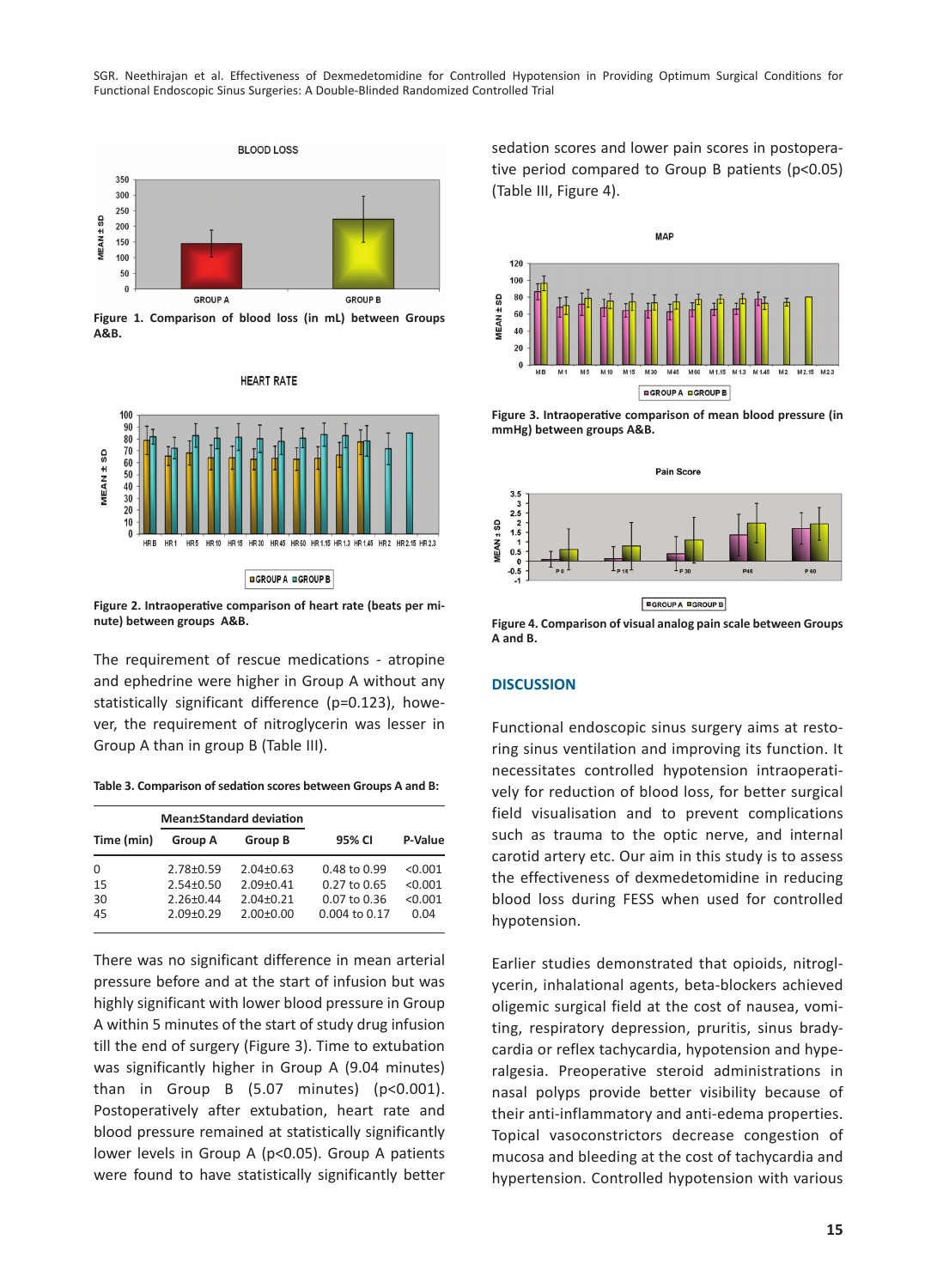drugs has been studied with varied satisfactory effects on the surgical field and blood loss (4). Most studies reported varied results for the effects of dexmedetomidine during FESS though they have emphasized the reduction of maintenance drugs for anesthesia.

In our study, dexmedetomidine infusion significantly reduced intraoperative heart rate, blood pressure and surgical bleeding due to its alpha-2 effects causing central sympatholysis leading to hypotension. The effectiveness of intraoperative use of dexmedetomidine for an ideal surgical field has been extensively reported for middle ear (5,6) and maxillo-facial surgeries. The optimal anesthetic technique of relative bradycardia and associated hypotension found by Ulger et al. (7) compared dexmedetomidine with nitroglycerin to achieve controlled hypotension for middle ear surgeries. They found that dexmedetomidine maintains hemodynamic stability and better surgical visibility. In our study, we found that dexmedetomidine provided excellent controlled hypotension that assured surgical visibility with minimal bleeding. Contrary to administration of nitroglycerin any reflex tachycardia or rebound hypertension was not observed.

In their study Solimon R et al. (8) elucidated that dexmedetomidine is associated with lower blood loss and better-operating conditions in trans sphenoidal pituitary resection when compared to magnesium. We have found similar results in our study in that dexmedetomidine, by virtue of controlled hypotension, provided better operating conditions and reduced blood loss.

Goksu et al. (9) reported moderate controlled hypotension, lesser pain scores, better surgical visibility, and lesser side effects when dexmedetomidine was administered for FESS under local anesthesia. In their study, Gousheh SMR et al. (10) investigated the efficacy of dexmedetomidine on bleeding during FESS and found that dexmedetomidine not only reduces bleeding significantly but also decreases the intraoperative requirement for drugs used in the maintenance of anesthesia. In our study, the efficacy of dexmedetomidine in reducing intraoperative surgical site bleeding was examined. There was a remarkable enhancement in quality of the surgical field and an ideal surgical field was achieved in 86% of patients of Group A with minimal bleeding that did not hamper the surgical procedure.

The arousal time and time to total recovery from anesthesia was obscurely prolonged with dexmedetomidine. Richa et al. <sup>(5)</sup> reported a slower extubation time when patients received dexmedetomidine compared with those who received remifentanil for controlled hypotension. In our study, patients who received dexmedetomidine had slower but smooth emergence from anesthesia compared with the control group.

In our study, awakening time increased marginally but the intraoperative bleeding, requirement for nitroglycerin for hypotension showed a significant reduction. Karabayirli et al.  $(11)$  found no significant differences between dexmedetomidine and remifentanil in terms of surgical field visibility, and intraoperative bleeding in FESS, but recovery from anesthesia was delayed with dexmedetomidine. This could be possible, because all drugs in both groups were standardized for induction and maintenance of anesthesia except dexmedetomidine.

Bajwa et al.  $(12)$  showed that dexmedetomidine achieved desired mean arterial pressure, slightly higher sedation score and prolonged recovery time when compared with nitroglycerine and esmolol. Also, the request for analgesia was delayed in postoperative period (time of first analgesic request) in the dexmedetomidine group similar to our study, signifying the analgesic effects of dexmedetomidine.

Shams T et al. <sup>(13)</sup> Durmus et al. <sup>(14)</sup> and Karabayirli S et al. (11) in their independent studies found that dexmedetomidine is a better alternative to other drugs for controlled hypotension, blood loss, and better surgical visibility. Also, they found, dexmedetomidine has analgesic and anesthetic properties that help reducing perioperative analgesic and anesthetic requirements. We found similar results in our study with dexmedetomidine providing controlled hypotension, reduced blood loss, stable hemodynamics with better sedation and pain scores.

In their review, Snidvongs K et al. (15) found that the